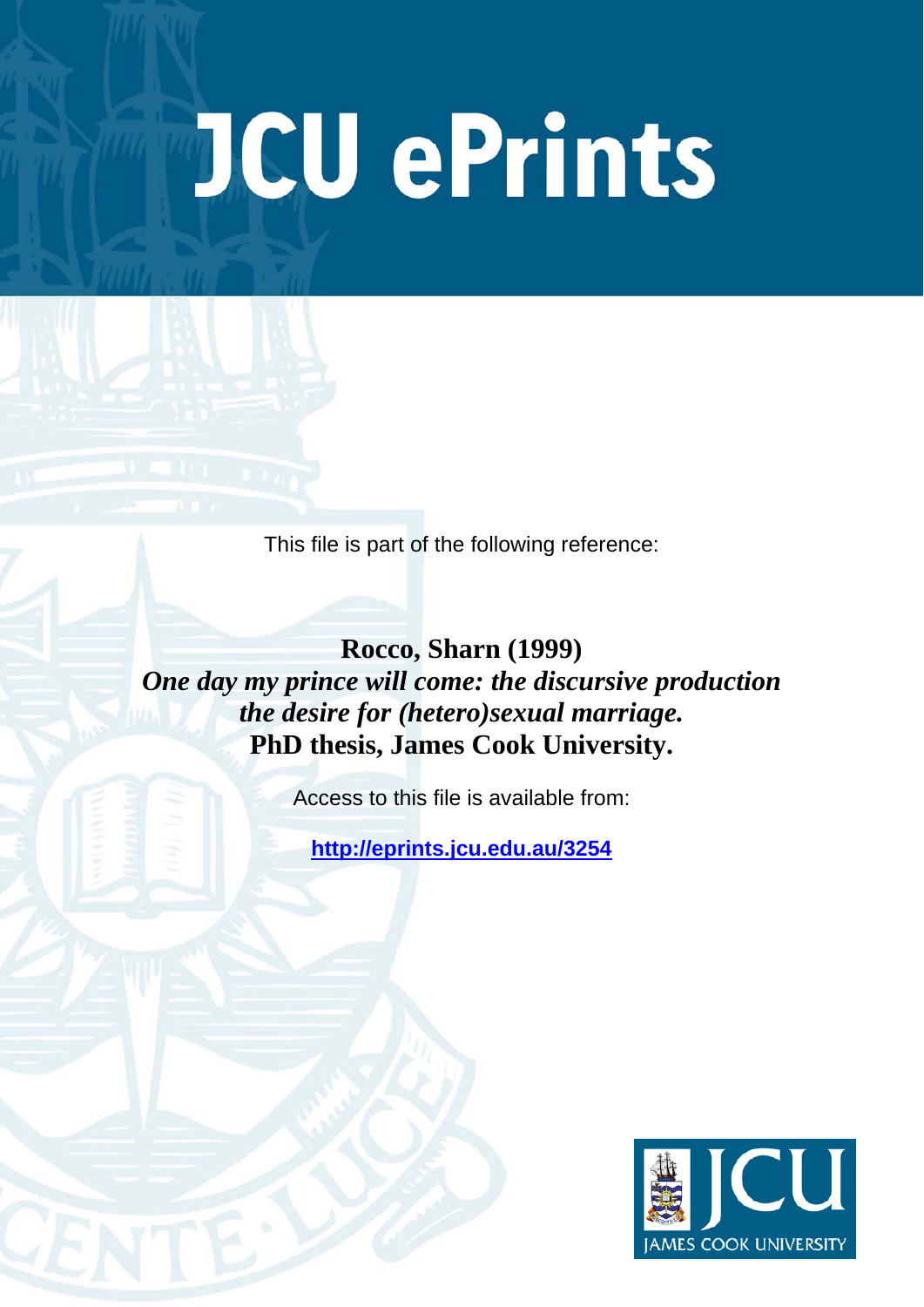# **ONE DAY MY PRINCE WILL COME:**

# **THE DISCURSIVE PRODUCTION OF THE DESIRE FOR (HETERO)SEXUAL MARRIAGE**

**Thesis submitted by Sharn ROCCO Dip. Teach Mitchell CAE B.Ed Charles Sturt University** 

**in November 1999** 

**for the degree of Doctor of Philosophy in the School of Education James Cook University**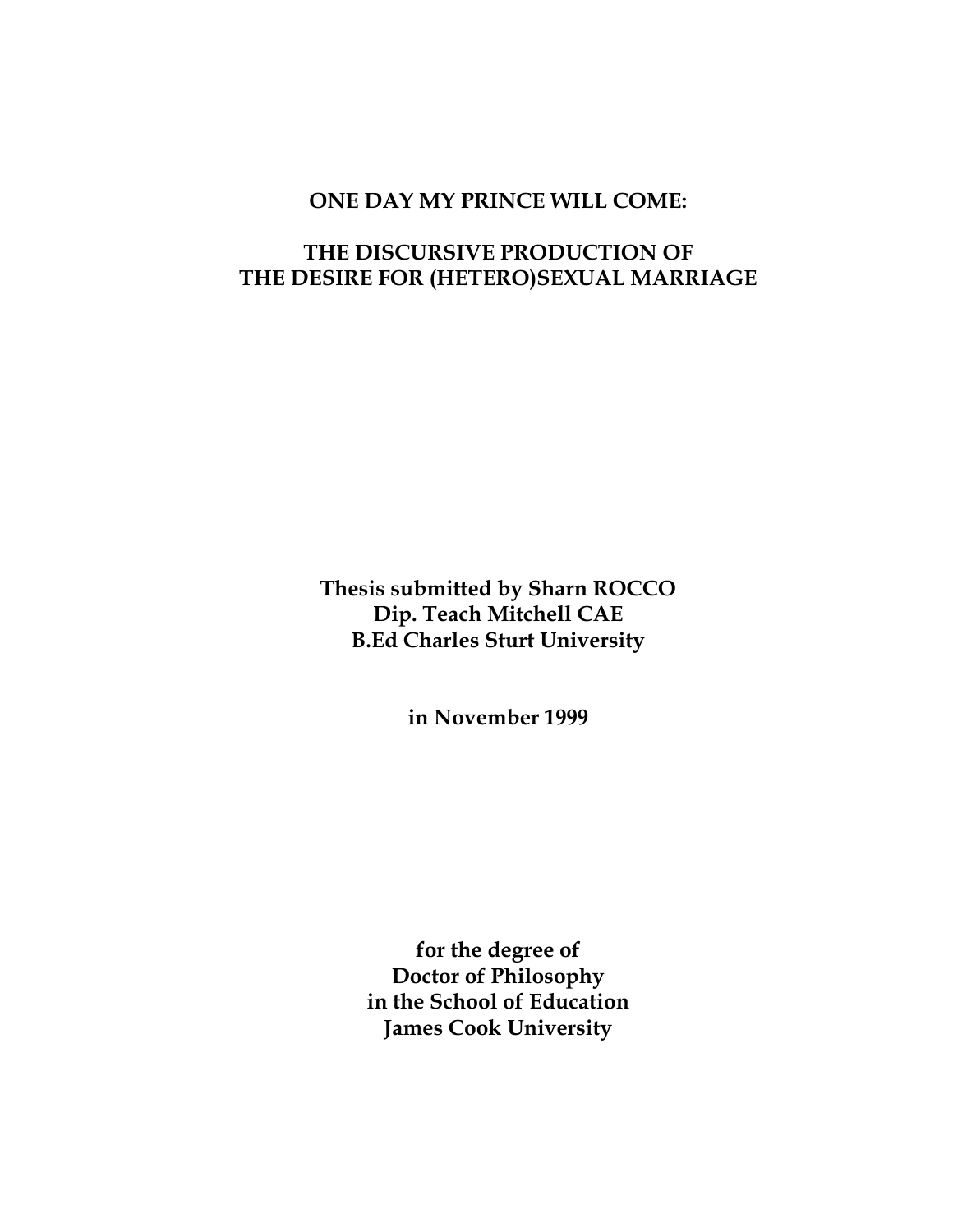# **STATEMENT OF ACCESS**

I, the undersigned, the author of this thesis, understand that James Cook University of North Queensland will make it available for use within the university library and, by microfilm or other means, allow users in other approved libraries. All users consulting this thesis will have to sign the following statement: In consulting this thesis I agree not to copy or closely paraphrase it in whole or in part without the written consent of the author; and to make proper public written acknowledgment for any assistance I have obtained from it.

Beyond this I do not wish to place any restriction on access to this thesis.

...................................................... ..............................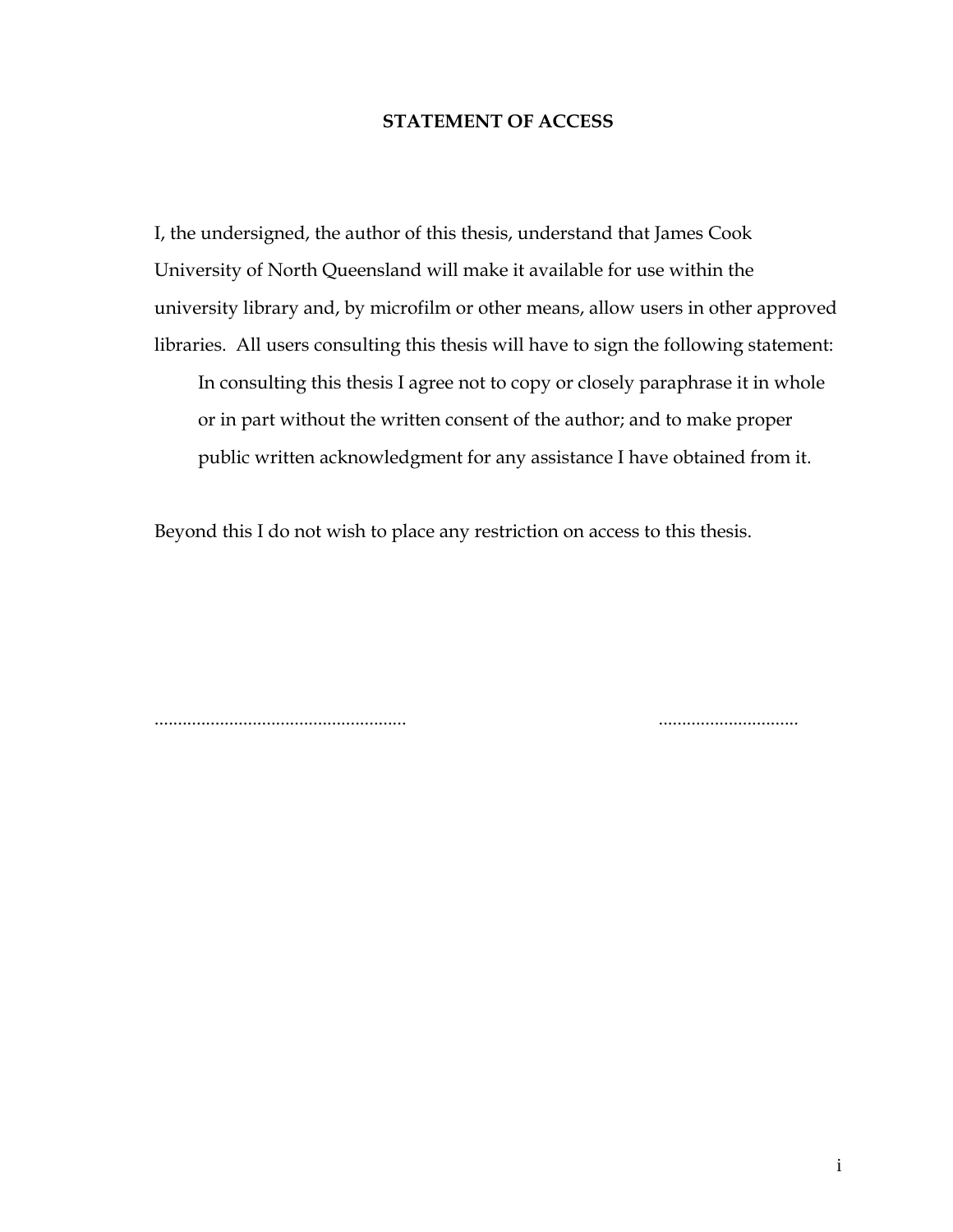## **ABSTRACT**

During the twentieth century, marriage, as an ideal and as a practice, has endured through vastly different social conditions and codes of sexual conduct. The concern of the author's investigation and analysis is how the discourses of daily life sustain the popularity of marriage as an institution that embeds the gendered 'truths' of science, God and common sense in law (of church and state), and in personal practice. She argues that it is within discourses and storylines, as these are brought to life by the imagination and practice of speaking subjects, that collective experience and its subjective and political effects are produced.

Working from feminist and poststructuralist perspectives, this thesis investigates the complex discursive dynamic of gender difference and the constitution of subjectivity and desire over time. It does this by "making visible" the discursive interpellation of the subject into the romantic storylines of 'one day my prince will come'. The result is a study of the production of gendered subjectivity as "normal" and "natural" and of how, within the interactively discursive contexts of lived experience, conceptions of "normality" become inclusive of the expectation and desire for (hetero)sexual marriage.

The evidence which informs this thesis is drawn from the lives of seventy-three women who contributed to a major research project using the methodology of collective memory work. This project involved participants in writing stories, and talking about incidents from their lived experience which they considered illustrated their subjection within the romantic storyline of 'One day my prince will come'. Biographical and autobiographical in style and intent, this deconstructive work produces a reframing of taken-for-granted understandings of the individual, of gender, of choice and of relations of power.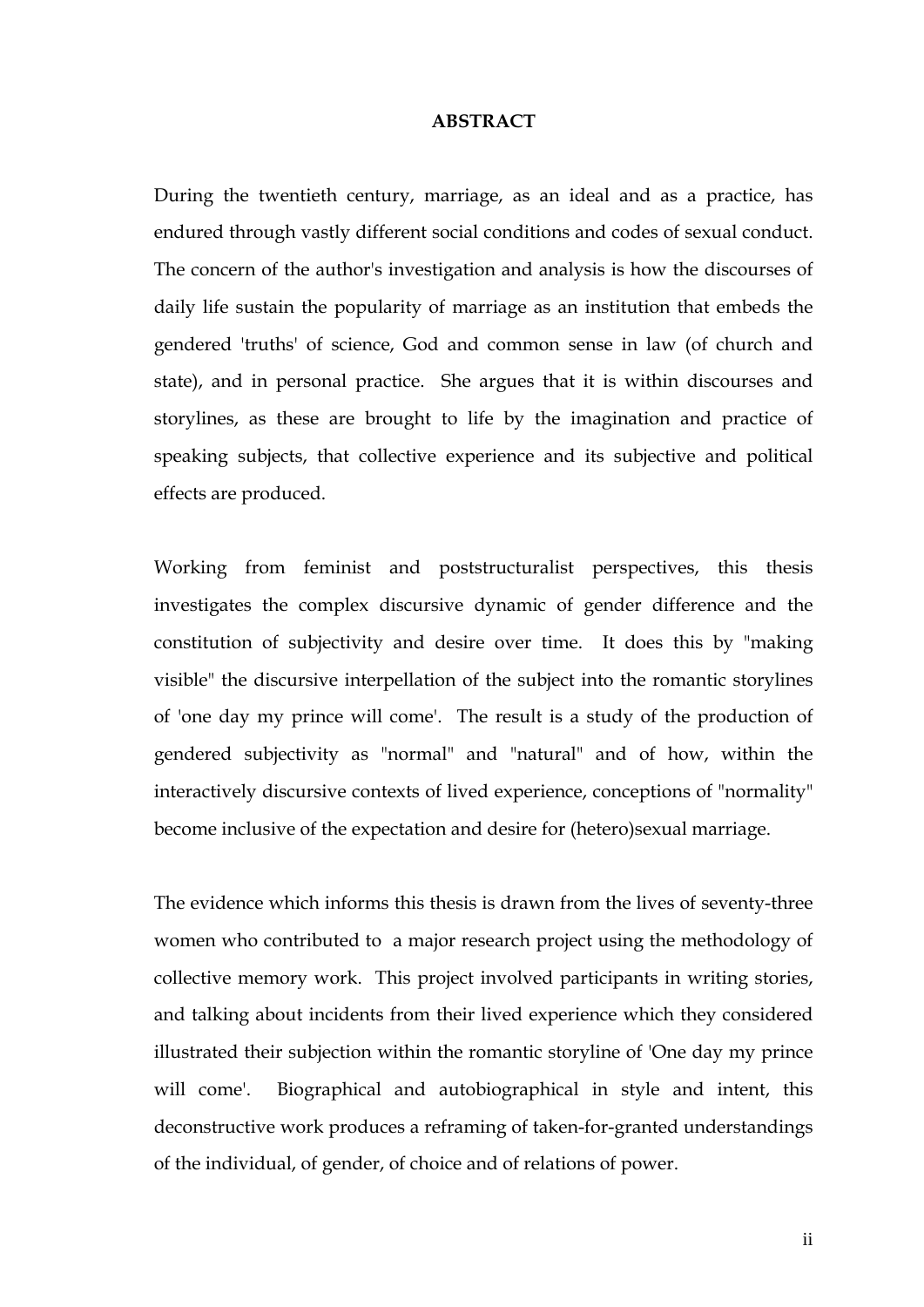# **STATEMENT OF SOURCES DECLARATION**

I declare that this thesis is my own work and has not been submitted in any form for another degree or diploma at any university or other institution of tertiary education. Information derived from the published or unpublished work of others has been acknowledged in the text and a list of references is given.

.................................................... ....................................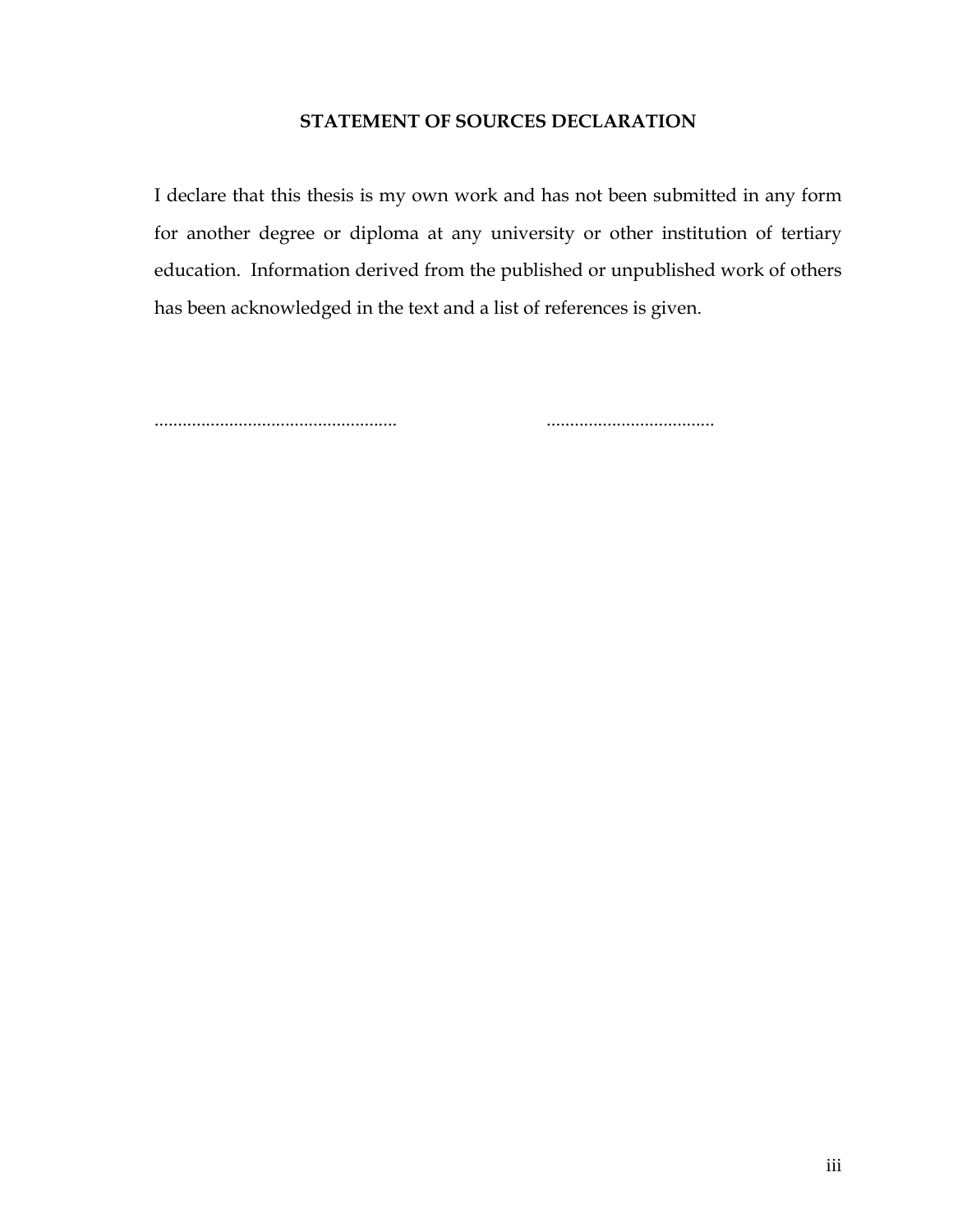#### **ACKNOWLEDGMENTS**

The writing of this thesis would not have been possible without the support and interest of the many friends, family, students and colleagues who asked critical questions, shared experiences, offered encouragement and, from time to time, meals and child care to assist my progress. My friendships with Sue Birch, Lis Abbott, Anne Kearney and Fiona Scott have sustained me in all these ways. The loving care, insights, endurance and challenges of my daughters, Eliza and Carlie, have been extraordinary; as has my mother's unwavering faith in my ability and integrity. I hope that the work I produce will assist them in their endeavours to respectfully and responsibly live their lives in ways which contribute to the future they desire.

In particular I would like to thank my supervisor, Bronwyn Davies, for her prolific writing, her open yet critical approach to supervision, for her hospitality and the many far ranging conversations we have shared. I would also like to thank Phil Staggs and Judith Parker for making an intellectual life imaginable; Bob Meyenn for recommending that I choose a thesis topic that would sustain my interest for a very long time; Des Lavery for offering to read early drafts of chapters and providing comments that have improved my skills and confidence for effective writing; my co-supervisor, Malcolm Vick, for his encouraging feedback, suggestions and discussions throughout the various phases of writing; and Charlie McColl who volunteered to read a final draft for interest and proofing.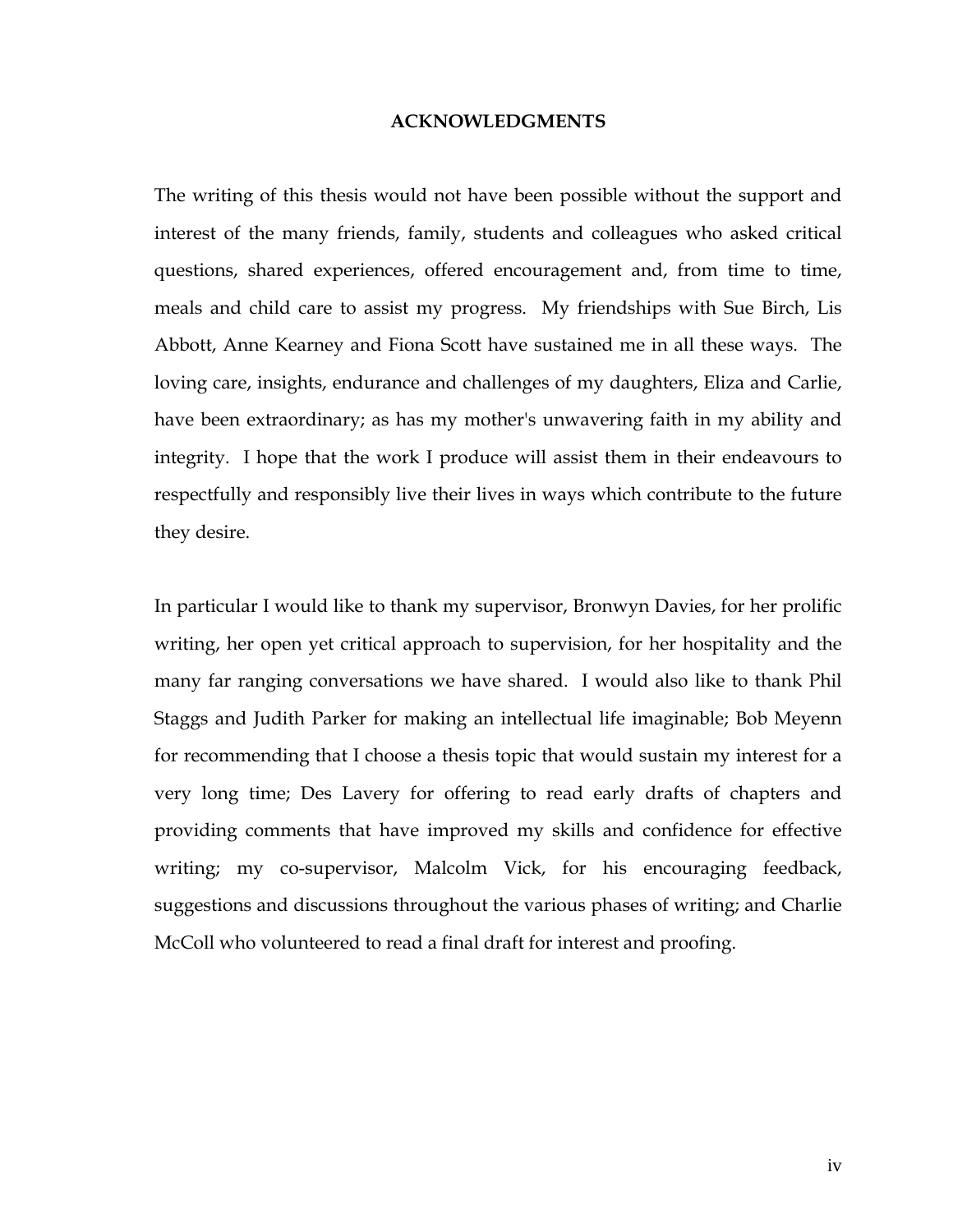Special thanks is due to the students who courageously opened themselves and their histories to the possibilities of learning differently through their participation with me in the collective memory work project that informs this thesis.

I would like to acknowledge my father for offering the gift of believing that mutual respect, adventure, affection, good company and song are core elements and expectations of everyday life and relationships.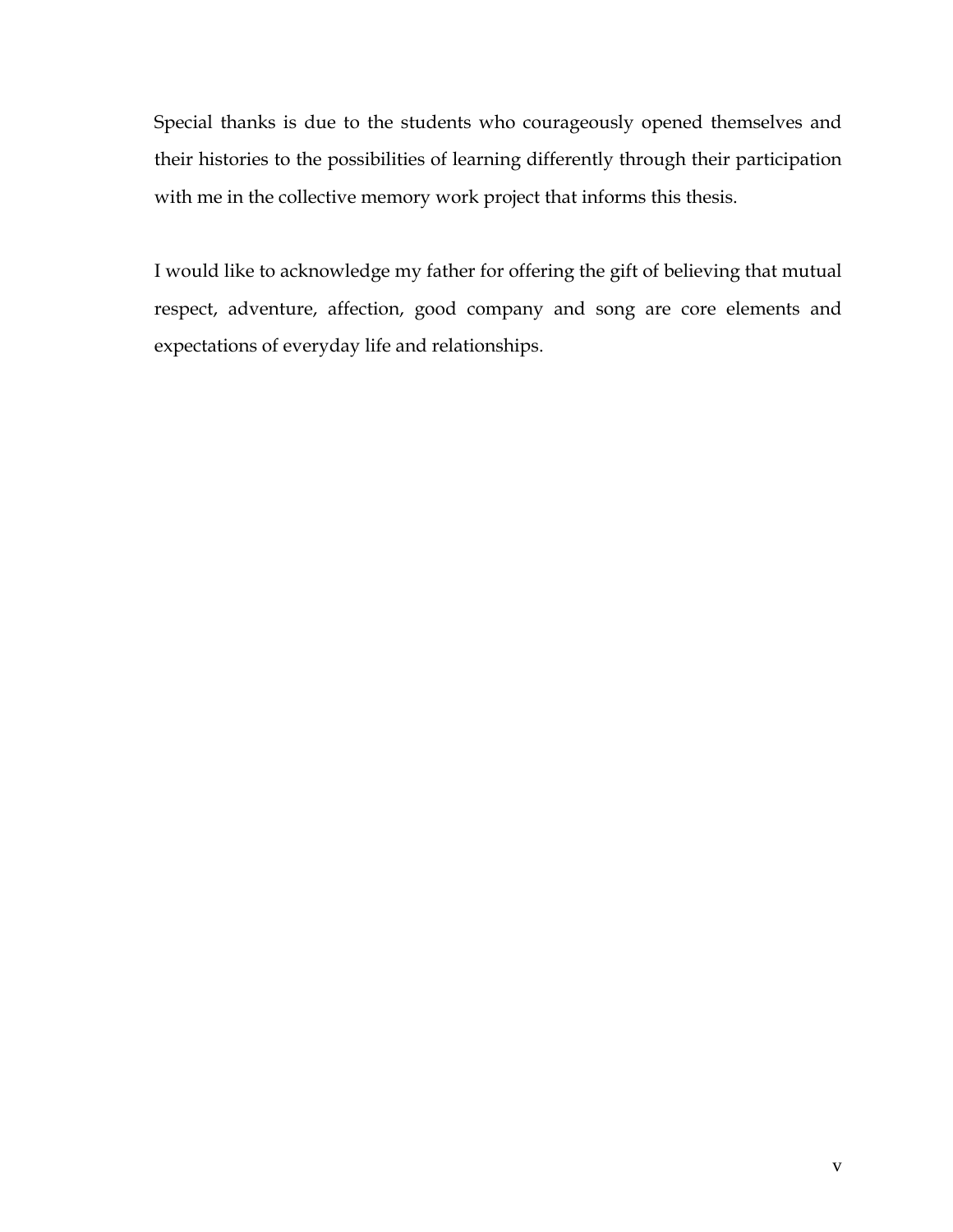# **CONTENTS**

|                                                                  | i                       |
|------------------------------------------------------------------|-------------------------|
|                                                                  | $\overline{\mathbf{u}}$ |
|                                                                  | iii                     |
|                                                                  | iv                      |
|                                                                  | ix                      |
| Making sense: Shattering the transparency of language            | xvi                     |
|                                                                  |                         |
| Contouring the text: Organisation and intuition                  | XX                      |
|                                                                  | $\mathbf{1}$            |
|                                                                  | 5                       |
| The subject and the production of (feminist) knowledge           | 11                      |
| Liberal humanism: Embodying the discursive context of identity   |                         |
|                                                                  | 15                      |
|                                                                  | 21                      |
|                                                                  | 27                      |
|                                                                  | 32                      |
| Conveying the storyline: The discursive guardrails and guardians |                         |
|                                                                  | 41                      |
| Caught in the binaries: Power and positioning in the telling     |                         |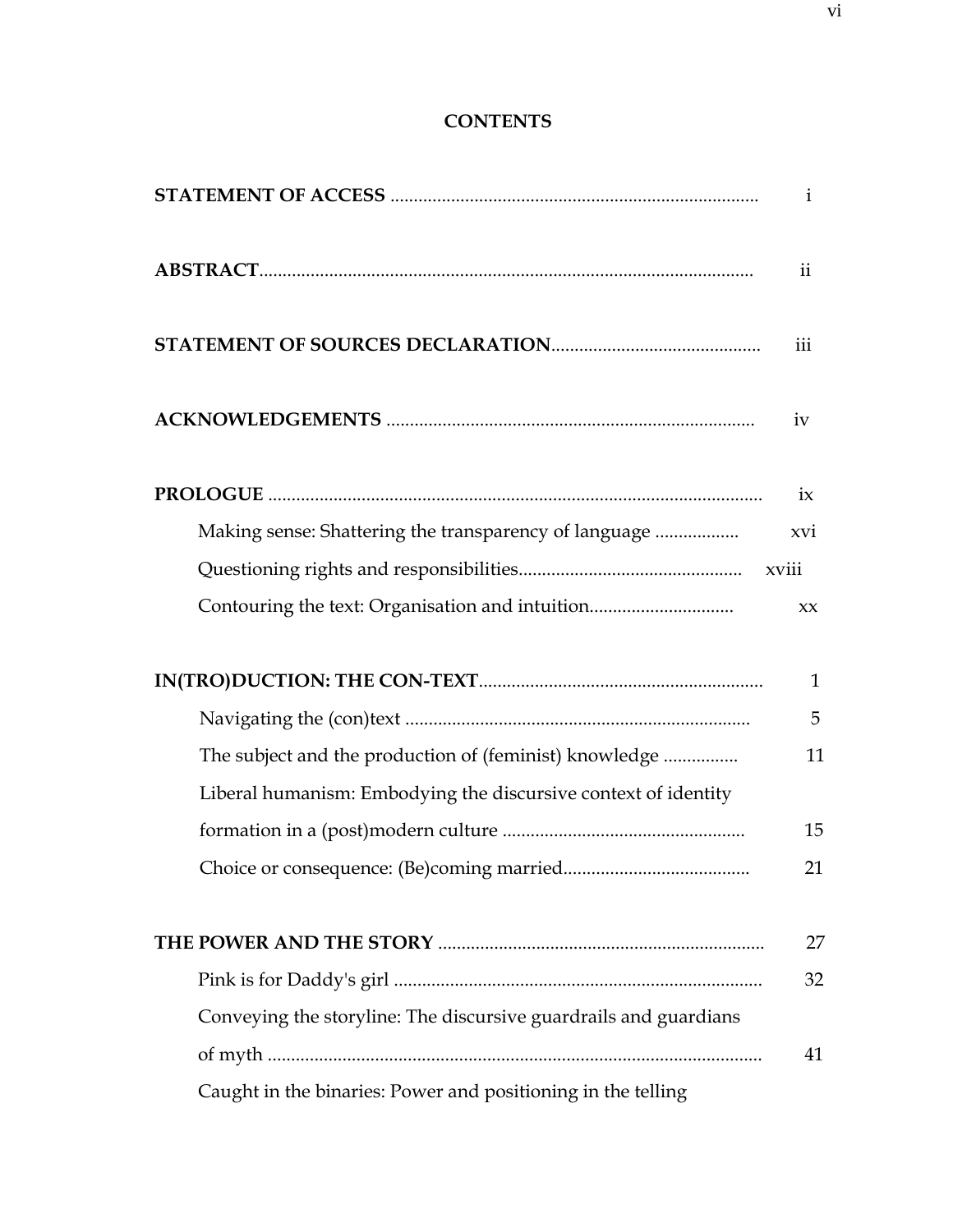|                                                                    | 45  |
|--------------------------------------------------------------------|-----|
| Reading and becoming the text of difference: fairytale, desire and |     |
|                                                                    | 52  |
| THE COLLECTIVE MEMORY WORK PROJECT: A METHODOLOGY                  | 60  |
|                                                                    | 63  |
| Collective Memory Work as feminist research method                 | 66  |
| From conception to delivery: The best place to labour              | 72  |
|                                                                    | 75  |
| Who participated in the project: Reflecting beliefs, concerns and  |     |
|                                                                    | 77  |
| Feminism as power and pathology in knowledge production            | 81  |
| Writing and reading meanings into existence: Reconciling           |     |
|                                                                    | 90  |
|                                                                    |     |
| <b>COLONISING THE BODY IN THE NAME OF THE FATHER </b>              | 97  |
| Walking the boundaries, building the sets, setting the scene       | 100 |
|                                                                    | 107 |
|                                                                    | 113 |
| Will children be seen but not heard?                               | 116 |
|                                                                    | 121 |
|                                                                    |     |
|                                                                    | 128 |
|                                                                    | 135 |
| Living within the discourse of woman as sex object                 | 145 |
|                                                                    | 148 |
|                                                                    |     |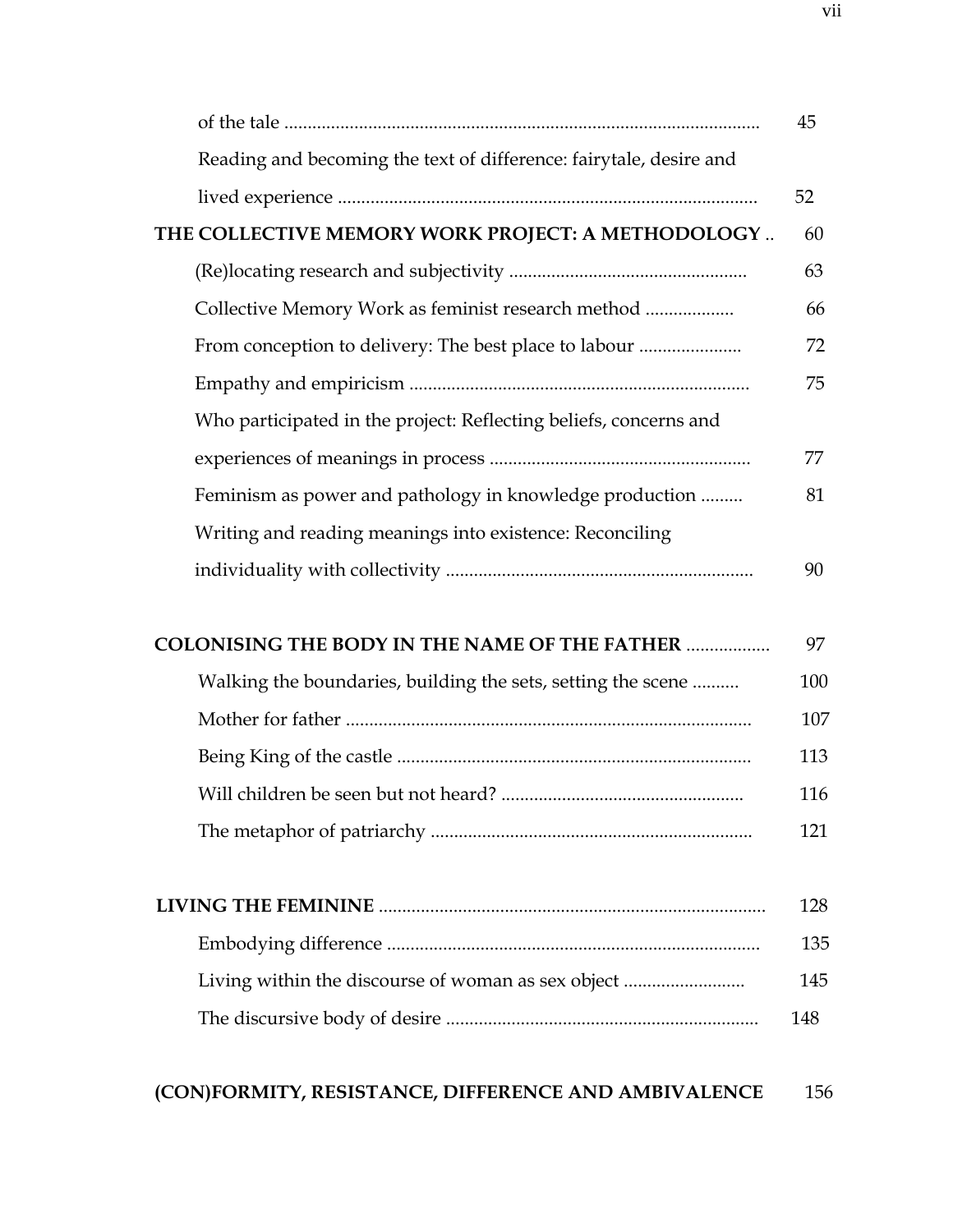|                                                         | 159 |
|---------------------------------------------------------|-----|
| Locality and the particularity of signifying practices  | 169 |
|                                                         |     |
| <b>BEING AND RESPONSIBILITY: THE ECONOMY OF MYTH </b>   | 185 |
|                                                         | 189 |
| Love: The circular economy of silence and subordination | 201 |
|                                                         |     |
|                                                         | 214 |
|                                                         |     |
|                                                         | 242 |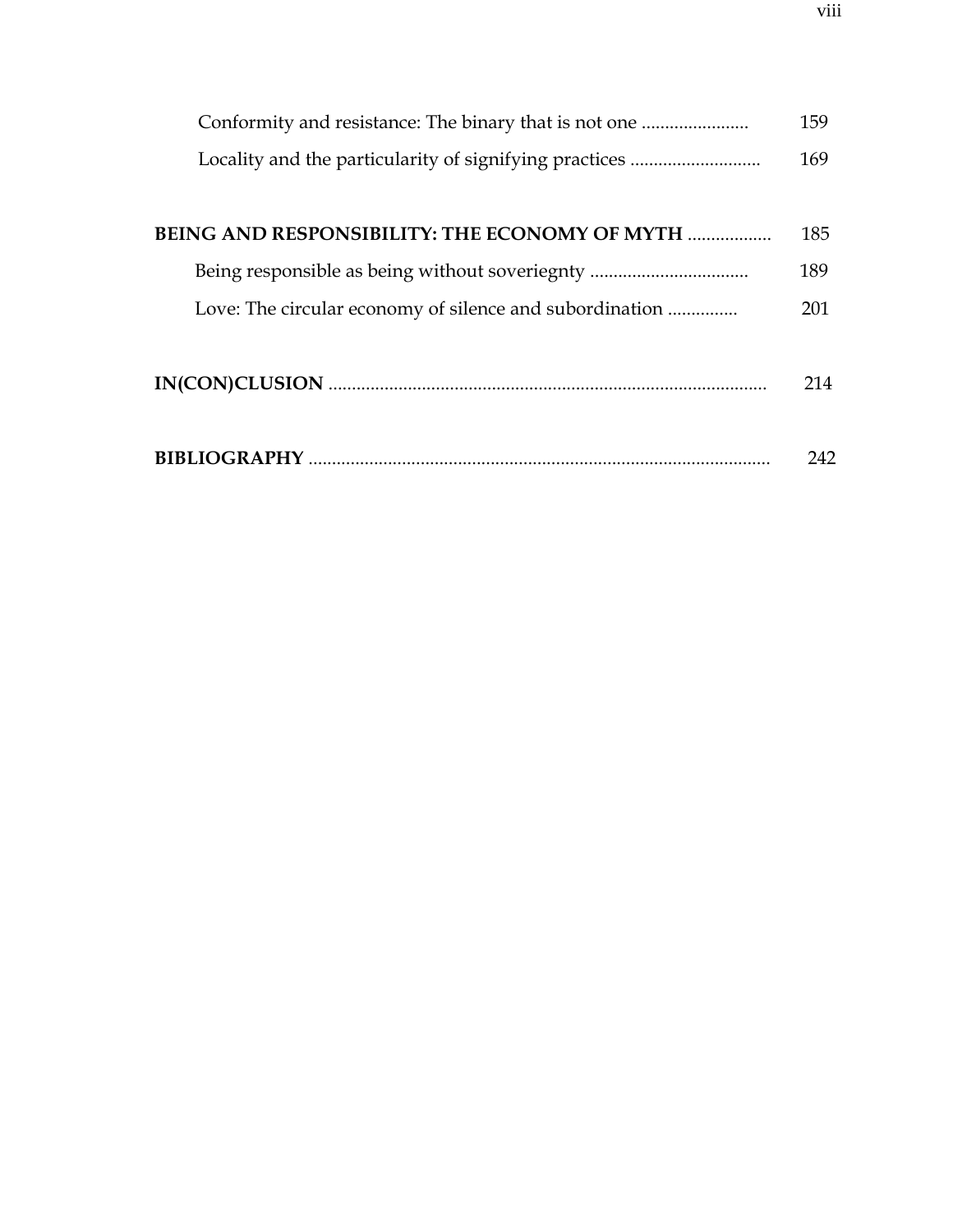#### **PROLOGUE: FOR WHAT YOU ARE ABOUT TO READ**

Generally discourses and their attendant storylines are taken up as one's own in a way that is not visible, since discourse is understood as a transparent medium through which we see real worlds. Just as we disattend the pane of glass in order to look at the view out the window, so we generally disattend discourse. (It is not until the glass fractures or breaks, for example, that we focus differently.) Precisely because discourse is understood as transparent, then, any text that mobilises that discourse is taken to describe a real and recognisable world. One understands oneself, in reading, to be recognising that which the author of the text cognised. A reading that is thus achieved is experienced as a true, even authoritative reading of the text. (Davies, 1993a, p. 195)

This thesis makes visible the discourses through which subjectivity and heterosexual desire are constituted as "natural" (Haug, 1987; Butler, 1990; Davies, 1990a, 1992; Foucault, 1987; Cameron, 1985; Holloway, 1984; Walkerdine, 1990; McRobbie & Nava, 1984; Weedon, 1987). I do this by exploring the ways in which the romantic storyline, 'one day my prince will come', as it is conveyed by discourses of daily life, can be seen to act as a script that 'writes' the subject (Walkerdine, 1985a; Christian-Smith, 1990; Davies, 1989, 1990b, 1993a). I argue that, while being scripted into myth, the subject within discourse is, at the same time, an active participant in the scripting processes (Haug, 1987; Butler, 1990; Davies, 1990a, 1991, 1993a, 1996). To make visible the everyday discourses which convey the romantic myth, my analysis focuses on the stories written by the research participants. I examine how the production, scripting and performance of gender difference occurs through and within the "intricate work of discourses" (Weedon, 1987, p. 126); and, how within these stories the prevailing discourses both convey and refer to, the romantic myth of 'one day my prince will come'. Usually, discourses (which convey this myth) make claims to common sense, God or science as their evidential base. What is made evident throughout my thesis is how, within these discourses, gender difference and the desire for heterosexual marriage is constituted as "normal"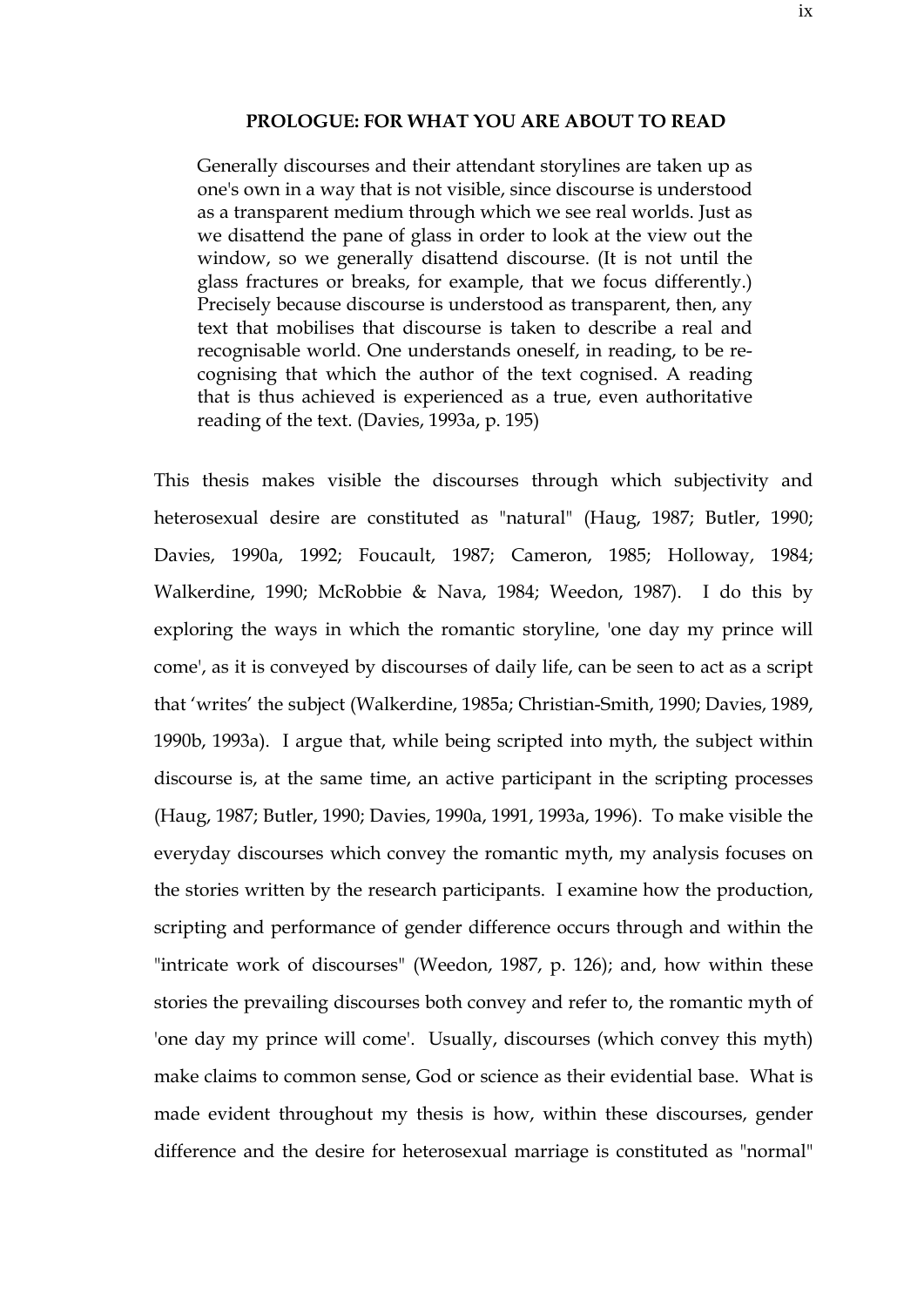and "natural". The theorising undertaken throughout shines some light on how myth turns history into nature (Barthes, 1972).

From its inception, the style and intent  $-$  the method and methodology of this thesis has been purposefully constructed by me to be consistent with the feminist principles which I have made my own. These principles are guided by an ethic of responsibility and a philosophy of openness which (in)form and are formed from my subjectivity as it has been and is continuingly being constituted in my experiences as a girl/woman and from my reading of feminist literature (cf. Cox, 1995; de Beauvoir, 1972; Firestone, 1970; Gilligan, 1982; Haug, 1987; Harding, 1987; Lather, 1991; Stanley & Wise, 1983, 1990). The feminist principles through and within which I position myself and my thesis are at the same time informed by my readings of poststructuralist theorising and analysis (cf. Butler, 1990, 1997; Caputo, 1997; Cranny-Francis, 1992, 1995; Davies, 1989, 1990a, 1990b, 1993a; Derrida, 1985, 1988, 1992, 1995; Foucault, 1987; Haug, 1987; Moore, 1994; Walkerdine, 1990). Poststructuralist theory opens up possibilities for finding alternative entry points into existing feminist critiques of marriage by making visible hegemonic discourses, and the practices and conditions that they guarantee. My desire for a more just society within which equitable and liberating relationships between men and women are a reality rather than simply a romantic notion of liberal humanism, is what has led me to this research.

Many feminist writers have theorised marriage as a site for women's subordination within patriarchal power relations and as a major contributor to women's exclusion from positions of authority (cf. Davies, 1988, 1993a, 1996; Wolf, 1990; Rowland, 1988; Rowbotham, 1973; Firestone, 1970). Like many feminist inquirers before me (de Beauvoir, Erenreich, Firestone, Rowbotham, Gilligan, Greer, Pateman, Burns, Cranny-Francis, Haug, Walkerdine, Weedon,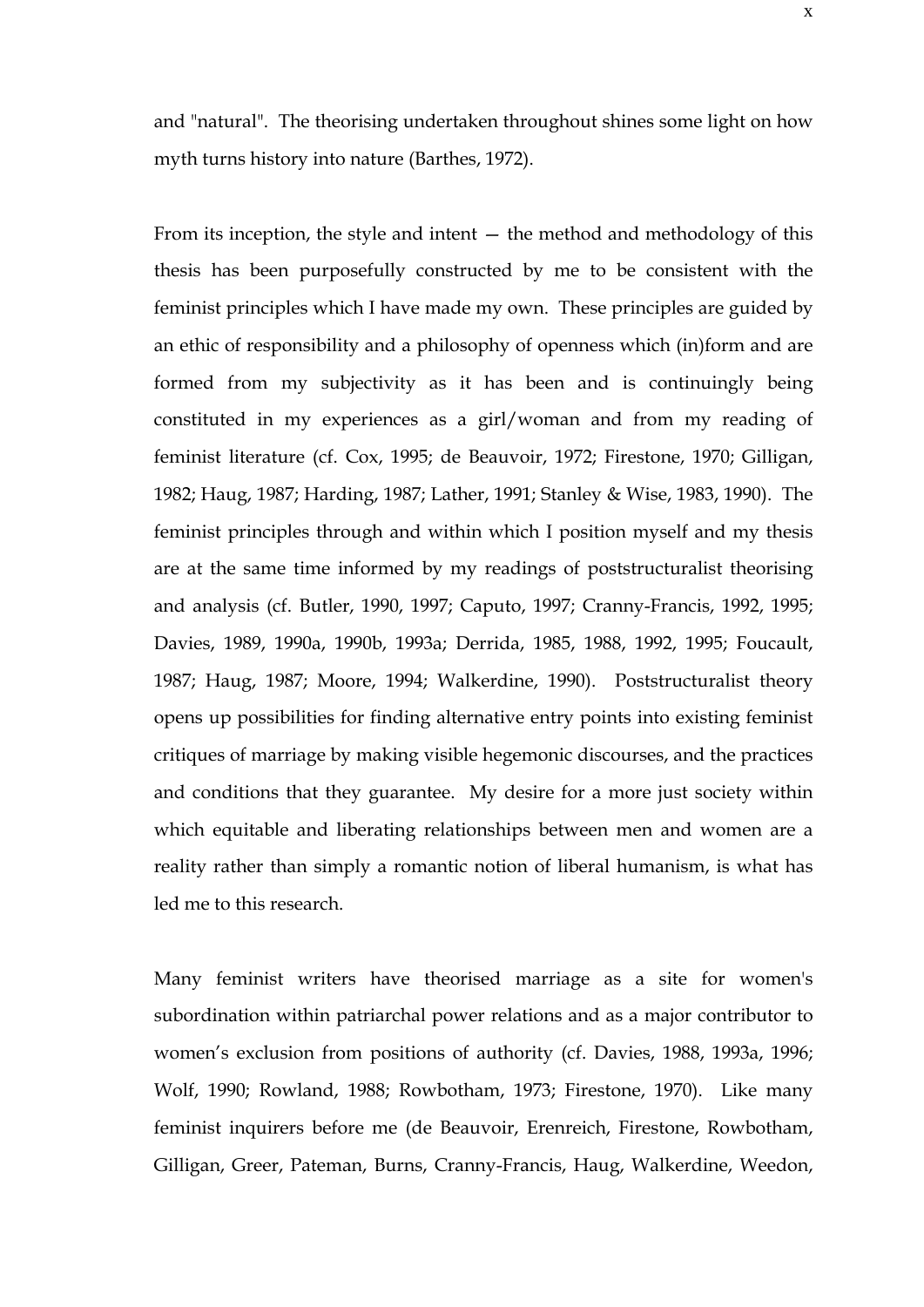and Davies  $-$  to name but a few), it is my intention that the investigation undertaken and explicated throughout this thesis will provide new insights into how the maintenance of marriage as an institution, and as a promise of things to come within discourse, has contributed to what Connell (1987, p. 279) described as "the collective failure of our forebears to abolish gender inequalities".

Davies, (1993b, p.145) argues that, "Romantic discourse is one of the fundamental props of the male-female dualism. Central to learning to become male or female, as we currently understand these terms, is learning the appropriate *patterns of desire*". I hold that patterns of (heterosexual) desire (in particular, the desire for marriage as the institutionalised and legitimised form and context for the conditions of romantic love and procreation), are produced within the discursive sites of lived and narrated experience characterised by the conditions of the romantic myth. Within these discursive sites, the 'individual' is the subject of and invested in gendered discourses of rights and responsibilities.

In many ways this is a study of "subjectification" (Haug, 1987). Subjectification differs from concepts such as "socialisation" (as put forward in social theories of gender, such as sex role and socialisation theories) by foregrounding the effects of discourse and the active participation of the subject/ 'individual' in the process of production and reproduction of social conditions. The attention of the researcher/s (and readers) is focussed on "the process whereby individuals construct themselves into existing social relations" (Haug, 1987, p. 33). My thesis elaborates the proposition that, if our understanding of gender and its effects is to become more fertile, it is necessary to acknowledge the active participation of the 'individual' subject in the taking up (and in the resisting) of prevailing social practices and discourses (Haug, 1987; Davies, 1996, 1994,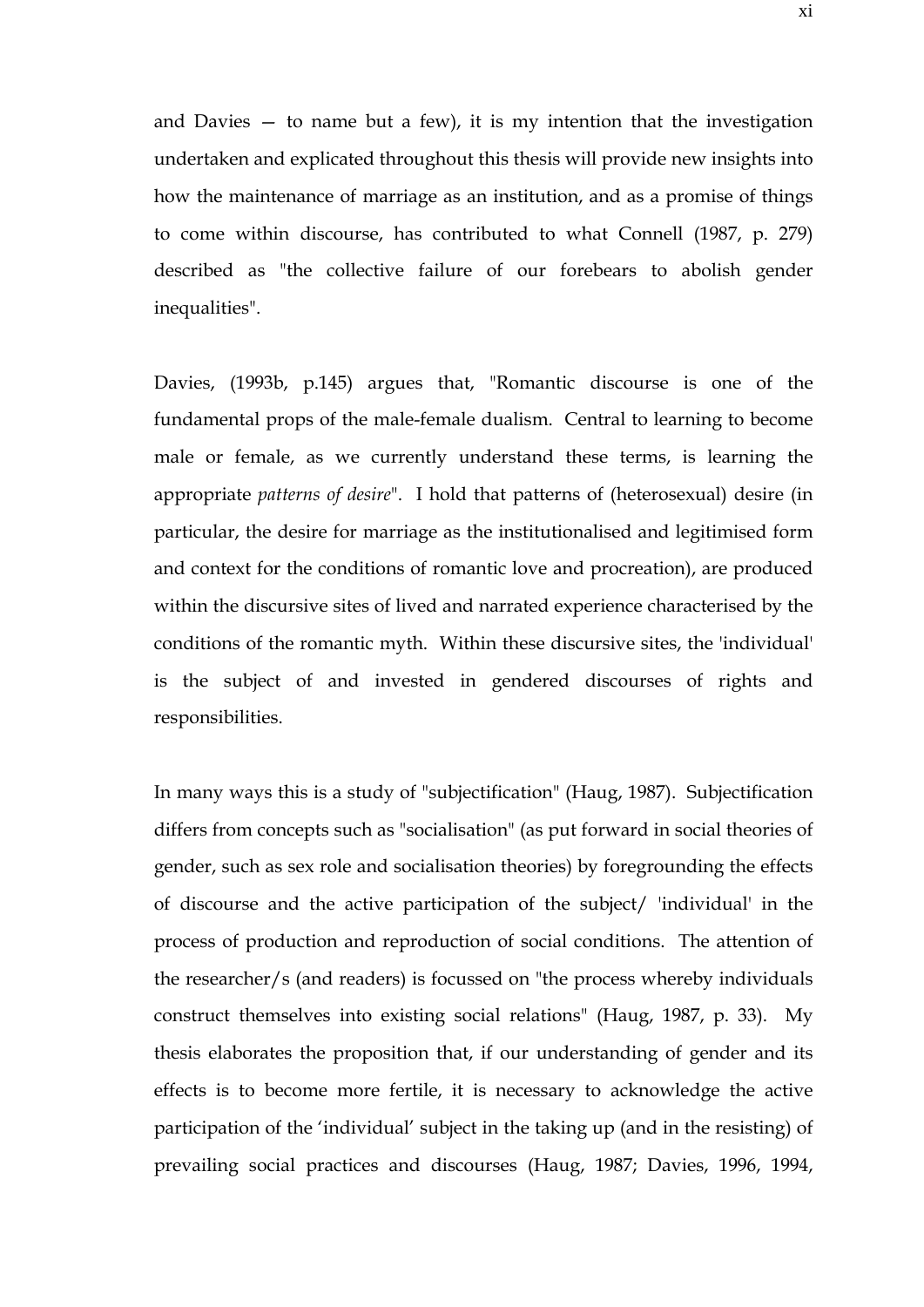1993a, 1989; Connell, 1987). This taking-up-as-one's-own (or the constructing of the self into) existing social relations and discourses is central to understanding the constitution of desire and its associated personal and political effects. Connell (1987, p. 97) argues that any analysis of gender that is to move beyond the limitations of existing theories needs to account for "the patterning of object-choice, desire and desirability". My thesis examines how this patterning occurs within the lived experience of discourses which convey and are conveyed by the romantic myth.

As a feminist poststructuralist researcher, I take up the right to question naturalised discourses of biological determinism and of heterosexuality. Within common sense discourses "feminism" is usually perceived to be contentious (as is "poststructuralism" in the Academy). Feminist discourses circulate in both the public and private domains where they are (in)formed by and (in)form prevailing and emerging notions of common sense and common practice. Common sense discourses transparently attribute to feminism an array of contradictory practices such as lesbianism, promiscuity, frigidity, spinsterhood, professional child care, divorce without blame, and bathrooms without razors or make-up. Barthes (1972) warns that discourse is always open to colonisation by myth. I present evidence that this colonisation of lived discursive spaces has fear and desire as its currency. These sexed, embodied emotions (fear and desire) are usually silent, circumscribed by the circumstances of daily life. In silence and in concert with discourse, these emotions affect the possibilities and enabling limits of subject positions and gendered relations of power. In these (post)modern times, to be feminist is to embody the tension of resistance along the Cartesian split of mind and body. Dominant structuralist discourses of liberal humanism and biological determinism, in tension, and with intention, continue to colonise common sites of subjectification. Feminism remains risky and tenuous.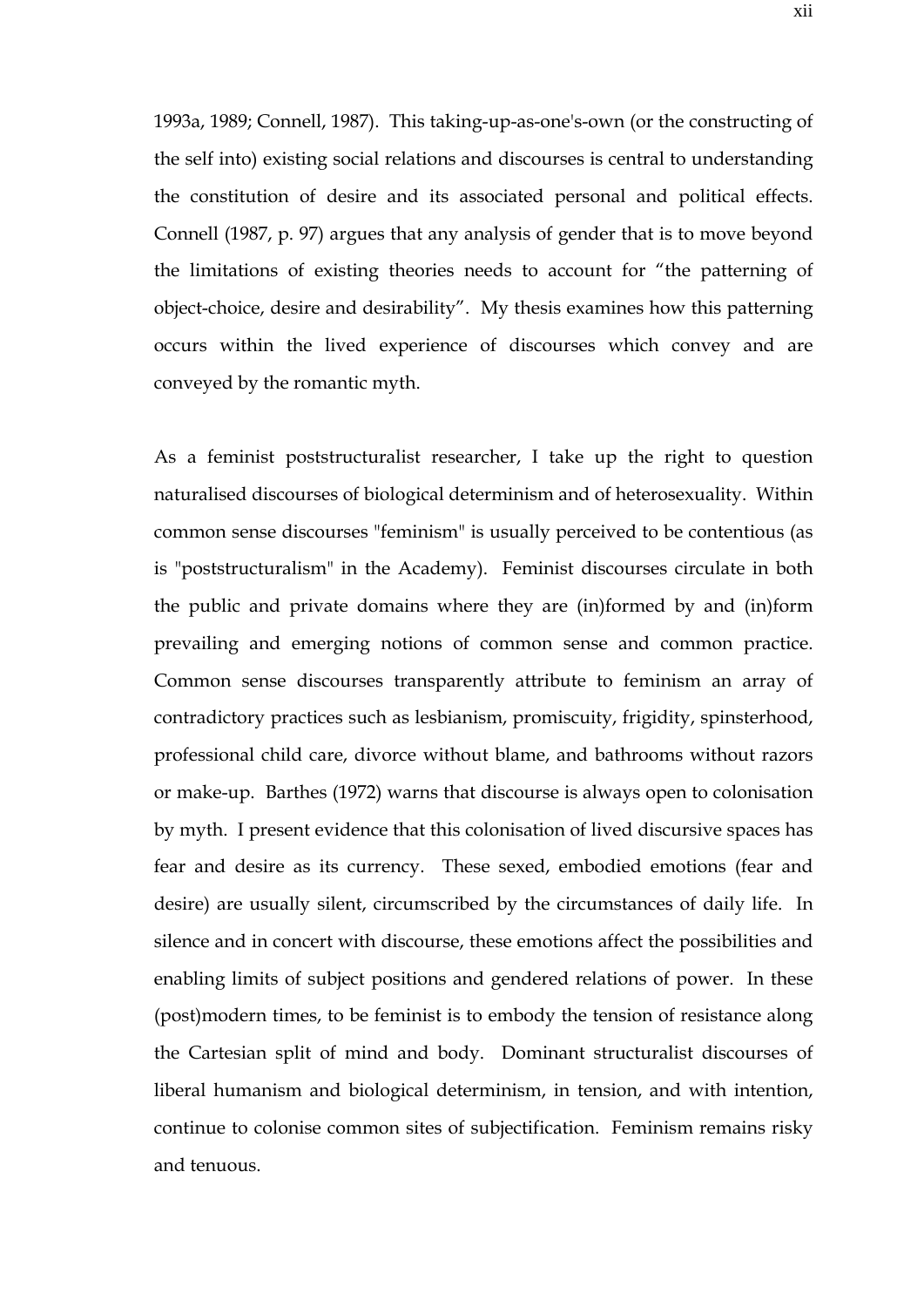Examining the production of (gendered) subjectivity, its power and its effects is a concern shared by both feminism and poststructuralism (cf. Butler, 1990, 1997; Cixous, 1991; Davies, 1993a, 1994; Weedon, 1987). Central to (feminist) poststructuralist enterprises is the relationship between authority and authorship (of talk and texts) and between talk, texts, subjectivity, power and desire (cf. Steedman, Walkerdine & Urwin, 1985; Foucault, 1987; Haug, 1987, Christian-Smith, 1990; Neilsen, 1998; Richardson, 1997; Davies, 1993a; Derrida, 1968, 1988; Cranny-Francis, 1992; Walkerdine, 1990; Weedon, 1987). My thesis heeds and illustrates Connell's (1987, p. 109) claim that, "if authority is defined as legitimate power, then we can say that the power structure of gender is the general connection of authority with masculinity".

My research and analysis foregrounds the power (and authority of) myth and of narrative as interpretive devices — as ways of making sense, of making meaning from, and of making livable the experiences of daily life (cf. Barthes, 1972; Christian-Smith, 1990; Neilsen, 1998; Richardson, 1997; Steedman, 1986). The process of collective memory work (Haug, 1987) which I conducted to inform my theorising and analysis, produced stories of lived experiences which the research participants considered represented instances of being positioned within and by the romantic storylines of 'one day my prince will come'. The collective memory work project of 'One day my prince will come', produced narrative representations of discursive moments in which the romantic myth can be seen at work within what the Haug Collective have called "daily training in normality" (Haug, 1987, p. 96). The feature of normality that is the focus of my thesis is the production of the desire for heterosexual marriage. What is examined throughout, is how the storylines of 'one day my prince will come' (in)form subjectivity and patterns of desire that are signified by and engender signifying practices of gender difference. My analysis examines the taking up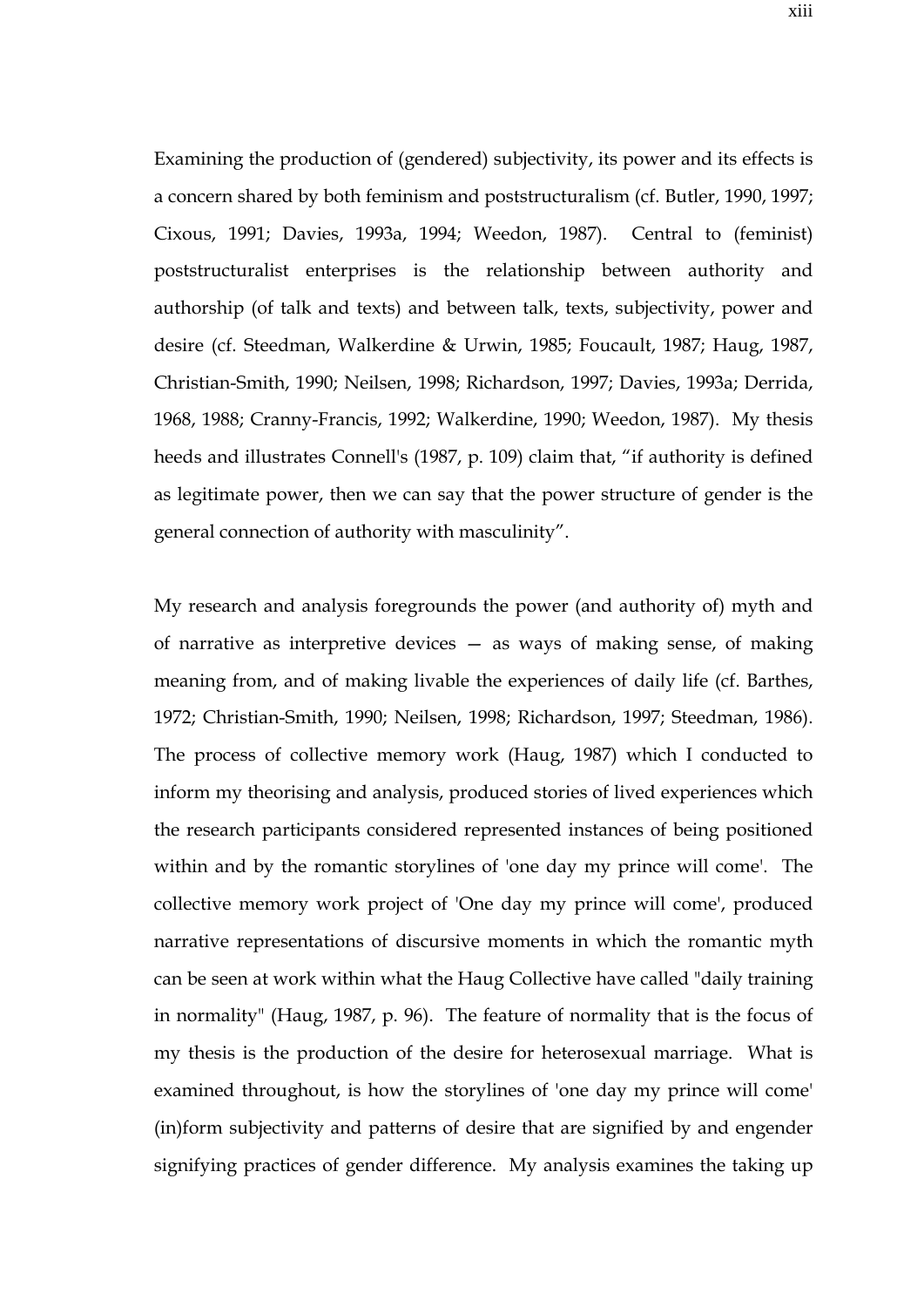and resisting of particular subject positions and associated signifying practices made available within particular (often momentary) discursive contexts.

My thesis explores *how*, within (inter)personal and political (con)texts the desire for heterosexual marriage is discursively produced in everyday life and constitutes 'feminine' subjectivity in particular ways (cf. Christian-Smith, 1993; Haug, 1987; Walkerdine, 1990). My exploration follows the ambi-"trace" (Derrida, 1985) of binary logic and the constitutive effects of difference (Derrida, 1978, 1992; Moore, 1994). I examine the interplay of myth, discourse, practice and binary logic as produced within and producing simultaneously, both personal and political projects of desire which (inter)actively constitute "normal" adult status (and associated forms of power and protection); conditions which accord with the romantic myth and discourses of gender difference as contexts of lived experiences. In order to make visible the complex patterning of power and desire within and across the various sites of language, this thesis reflects on the lives and texts, experiences and opinions of others.

My analysis and theorising draws on, and is illustrated by, excerpts from the journals and autobiographical narratives written during the collective memory work project. Viewed through a poststructuralist lens, the stories told and written, and often re-told, highlight the taken-for-granted performance of discourse as gendered. As illustrated in the excerpt from a participant journal entry below, recognition of the apparent inevitability and responsibility of marriage seems to be woven into a self-conscious subjectivity from an early age.

*I recall an incident when I was about four years old and I was playing in the backyard with my brother, Ken. We were just talking about something (I don't remember the whole conversation or situation) but I remember saying to him, "Ken, when we grow up will you marry me, because I won't (or don't) know anyone!"*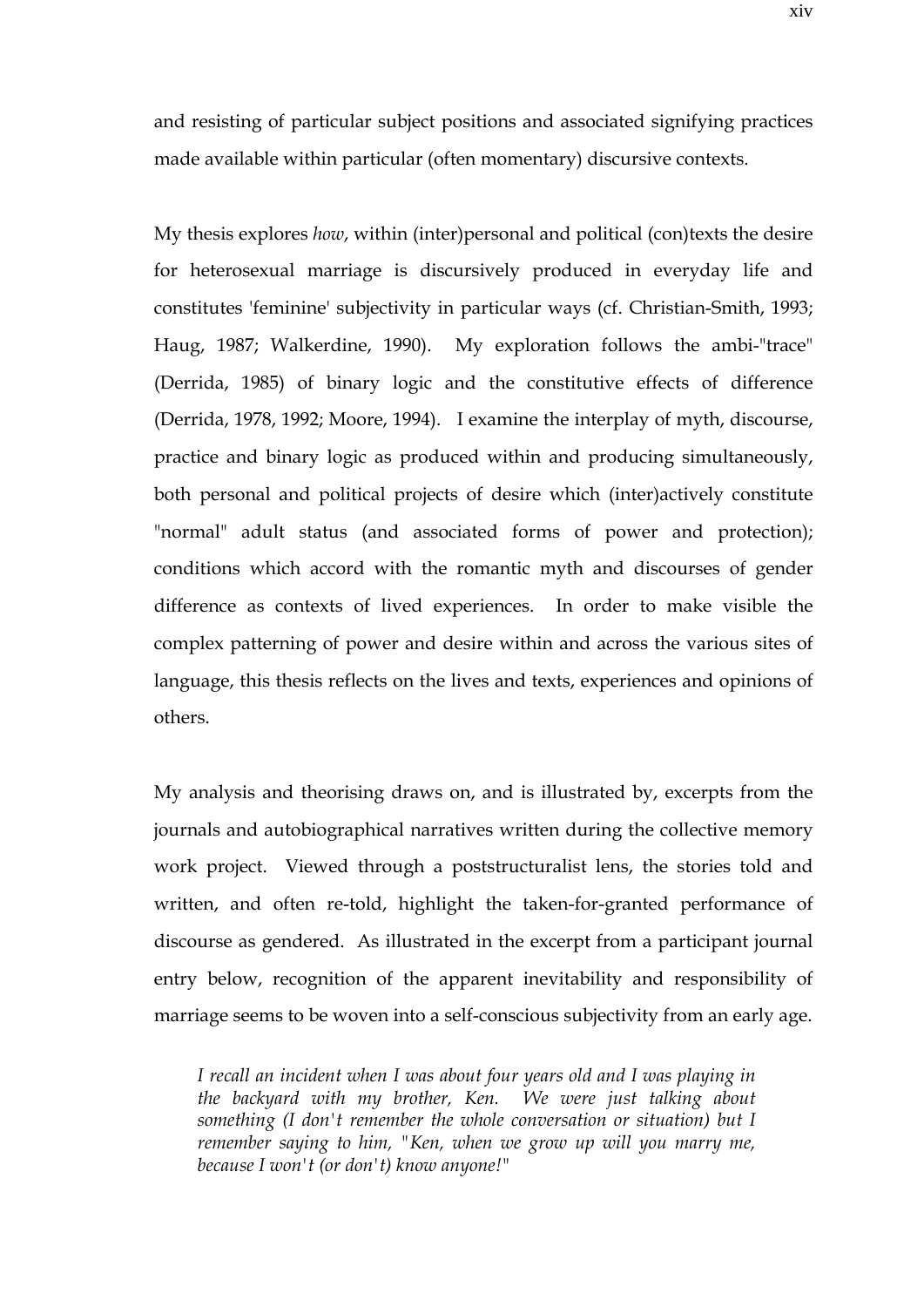In this thesis I explore how within the discursive field of liberal humanism (the discursive field through and within which the participants in the collective memory work of this thesis have been constituted as speaking subjects), the process of subjectification produces the desire for marriage as an institutionalised state of being 'normal', of being "naturally" gendered, and of being loved and lovable or at least desired and desirable. Within this constitutive site of subjectification, the personal and political effects of the discourses of the individual are critically implicated. As Haug (1987, p.42) has said,

What makes the reality of monogamy bearable is the assumption that we – every individual one of us – will be exceptional in feeling the life long love on which it is founded. We channel that assumption into our desires and dreams, it colours the conclusions we draw from our suffering and joy. Both morality itself and the way in which we appropriate it, prevent us from even contemplating the precepts it outlines.

For the purposes of this thesis, the romantic storyline of 'one day my prince will come' is understood as the weft through which the threads of experience are woven to form the materiality of the body, emotion, imagination and of associated on-going interactive practices. The taking up of this storyline as one's own, means entering into an encounter of shaping the body and the self as both opposite and attractive to the other (sex) (Walkerdine, 1990, 1984; Davies, 1993a, 1993b, 1992, 1990a, 1990b, 1989; Haug 1987; Connell, 1987; Cranny-Francis, 1995, 1992). The common sense of this opposition and attraction are made 'real' through the usualness of inhabiting particular gendered subject positions within discourses that convey and are conveyed by romantic storylines as these are lived, told, imagined and institutionalised (Christian-Smith, 1990, 1993; Davies, 1988, 1989, 1990a, 1993a, 1996; Holloway, 1984; Walkerdine, 1990).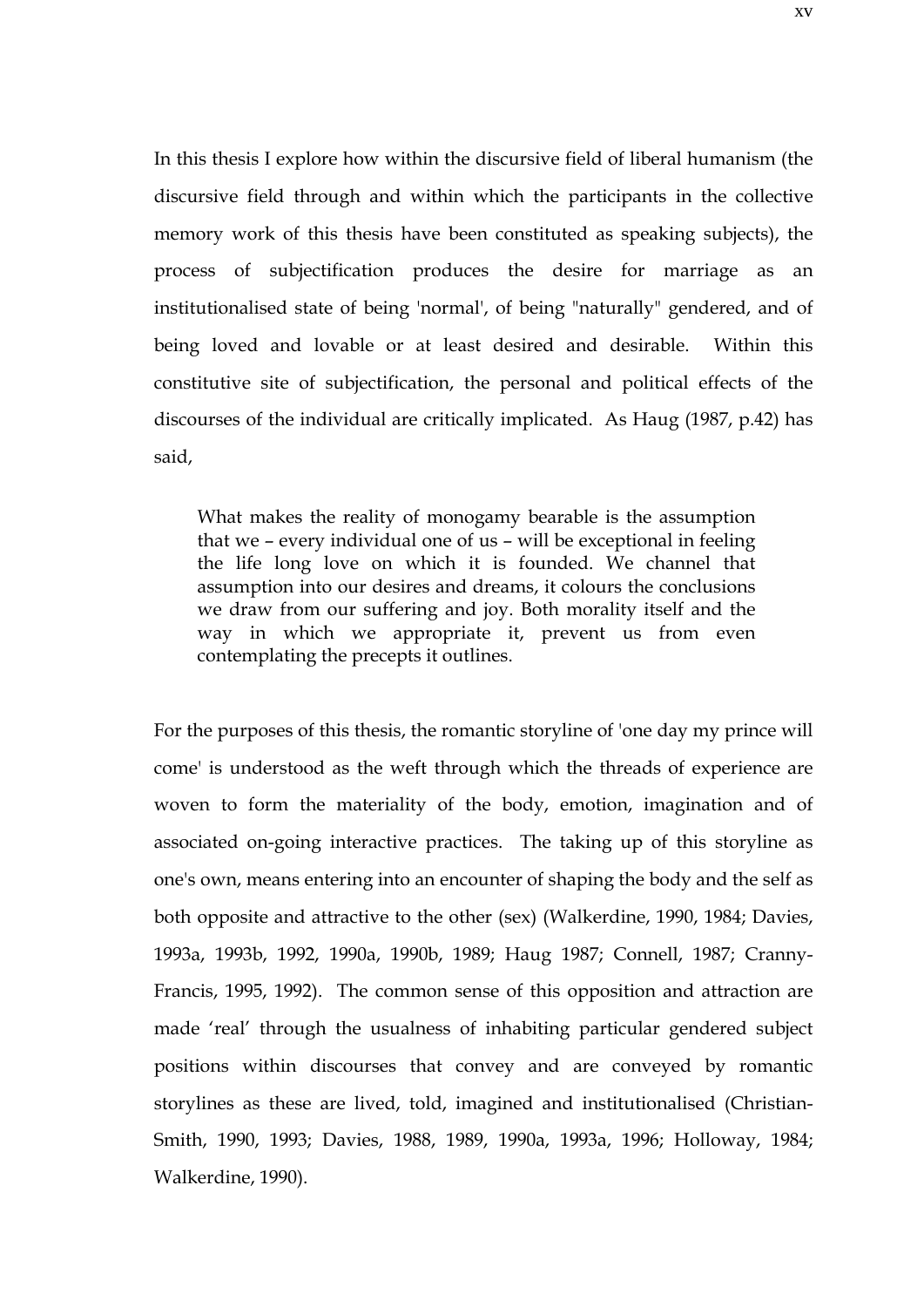## **Making sense: shattering the transparency of language**

Rather than seeing language merely as a tool for communicating meaning from one speaker to another, poststructuralist theory understands language as a "site" within which meanings are made. A central tenet of poststructuralist theory (as it has been taken up by me) is that language is the constitutive site of the power dynamics of social life and identity formation. Language is conceptualised in this (poststructuralist) way as a populated site within which, at any given moment, there is a field of discourses in play (being spoken into existence, silent or silenced). Re-conceptualised as discursively constituted, social practices and conditions need not be viewed as monolithic (as fixed and immutable 'structures') but, instead, can be seen as (im)possibly tenuous and even fragile (Weedon, 1987). When language is understood as a *site* (rather than simply as a tool that conveys transparent meanings), meanings (and their material consequences) are seen as constituted *within* language rather than being simply communicated *by* language.

Within the site of language, meanings cannot be guaranteed by the speaker but are always subject to interpretation through the multiple subjectivities of those who populate the site of language. As such, meanings are always provisional (Butler, 1990, 1997; Derrida, 1985, 1981, 1978; Weedon, 1987) and open to colonisation by myth (Barthes, 1972). In "deconstruction" language is an infinite process of play and deferral of meaning (Derrida, 1988, 1985, 1981, 1978). Feminist poststructuralism, concerned (as it must be) with the power effects of meanings attributed to gender difference, looks to the historically and socially specific discursive production of conflicting and competing meanings — their power effects and the effects of power conveyed within discourse and practice. These meanings and their effects may only be fixed temporarily but this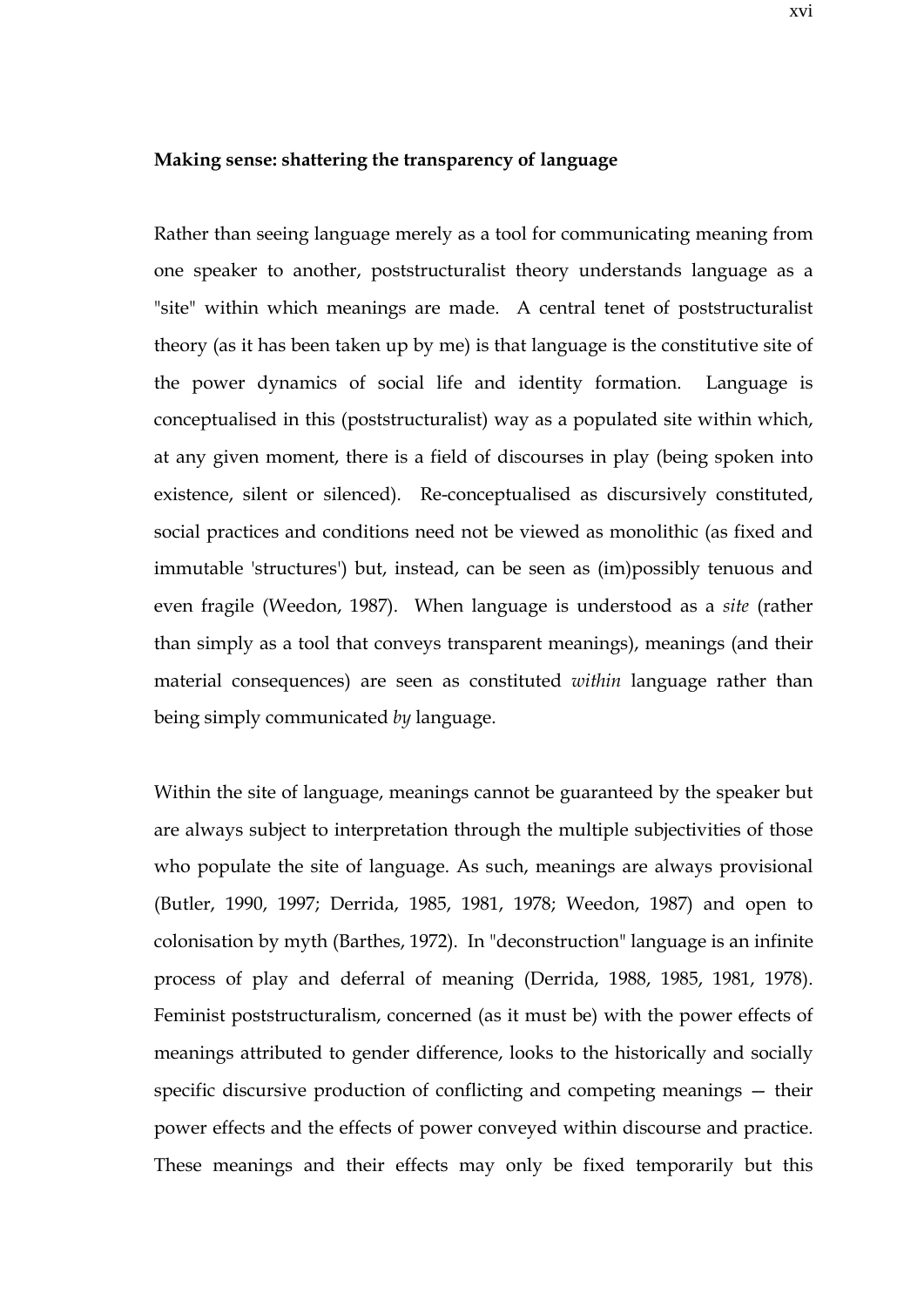temporary fixing often has important social implications — particularly when these meanings and their effects are open to repetition within and across discursive contexts and over time.

Throughout this thesis I use various strategies to help draw attention to the contingencies of language as a site from within which the constituencies of particular practices and discourses are produced and personal and political meanings conveyed. I play around with disfiguring words. For instance I use hyphenation when it seems to me that a word has drawn into itself more than one word or more than the one meaning it is usually taken to convey. I also use hyphenation to string words together to indicate how they suggest usual practice, subject positioning or ways of thinking. At times I shatter the transparent meanings of some words by bracketing parts of words to suggest how attention to or disattending parts of words can shift focus and multiply the meanings conveyed. Sometimes too, I use similar strategies to draw attention to words which, in the course of my analysis, have struck me as having an aural similarity with words usually taken to have quite different meaning; yet, on closer scrutiny, and with consideration for the historicity of the transmutation of talk into texts, suggest the possibility of conveying phonologically and culturally associated meanings. (And, although at times it has seemed to me possible to use both hyphenation and bracketing, I have in each in-stance and (con)text elected to use one or the other.) I also use the established poststructuralist technique of framing these words with single inverted commas when a particular word in and of itself, is seen to convey the power of an ascendant discourse or discourses constitutive of subjectivity and desire. This framing is intended to alert the reader to the need to problematise the use and meaning of these words in theoretical analysis and explanation. When I quote from published texts or words spoken in conversation or usual practice, I use double inverted commas. Often words which need problematising are also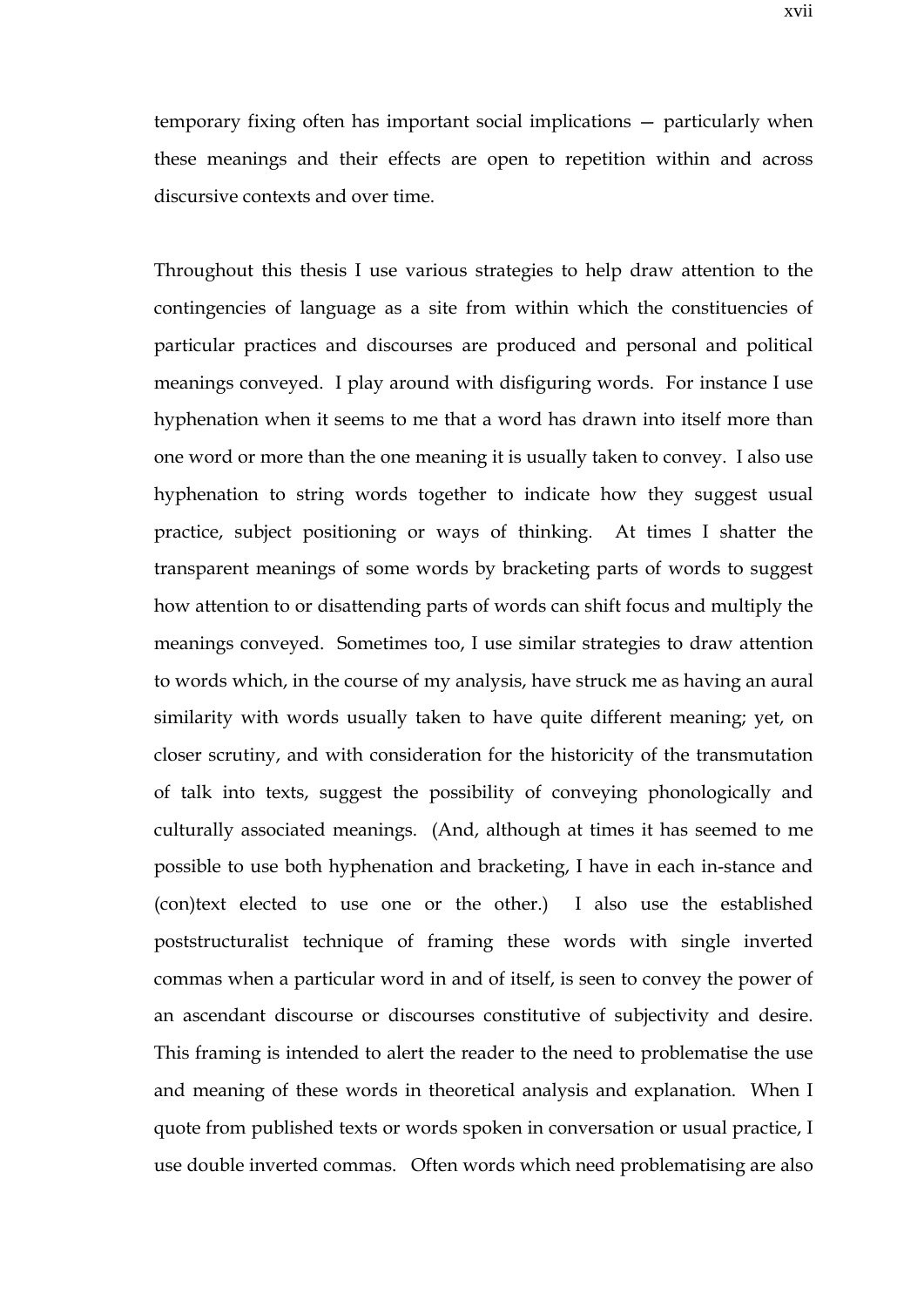words which are often spoken, frequently used and repeated in ways which produce their taken-for-granted meaning and the transparency of the discourses they convey. Where I use double inverted commas it is also to evoke a sense of hearing the word or phrase spoken according to or striking a chord with memory. Keeping this in mind, at times and progressively throughout the text, I emphasise or draw attention to the spokeness of particular words which, at the same time, I seek to problematise. When I seek to refer simultaneously to multiple possible meanings, to both the singular and plural forms or to both sexes, I make pertinent use of slashes.

## **Questioning, rights and responsibilities**

Much of my theorising, and the theorising accessed and participated in by me as constitutive of the project/s and product/s of my thesis, is embedded in deconstructive conversations and conversations about deconstruction. Deconstruction is a process of opening up possibilities of/and/by troubling the binaries of Western metaphysics and the meanings and practices derived from these. Deconstruction questions that which is usually taken-for-granted. As many women/wives/daughters can testify (cf. Van Every, 1996), questioning that which is usually taken for granted in gender relations (like who will do the laundry/clean the toilet bowl/look after the kids/remove body hair/iron shirts/keep quiet on matters of significance) can cause (or at least not seem worth the) trouble. Within everyday discourses the gendered conditions of family are taken-for-granted and, it is taken-for-granted that adults (especially women) will usually be, or want to be, married. The discursive field within which this taken-for-grantedness occurs produces 'communities' of shared meanings and of practices that are hierarchical and often defensive and fearful of the neighbour and the stranger (cf. Derrida in Caputo, 1997). By examining the gendered binaries of the everyday discourses and practices which convey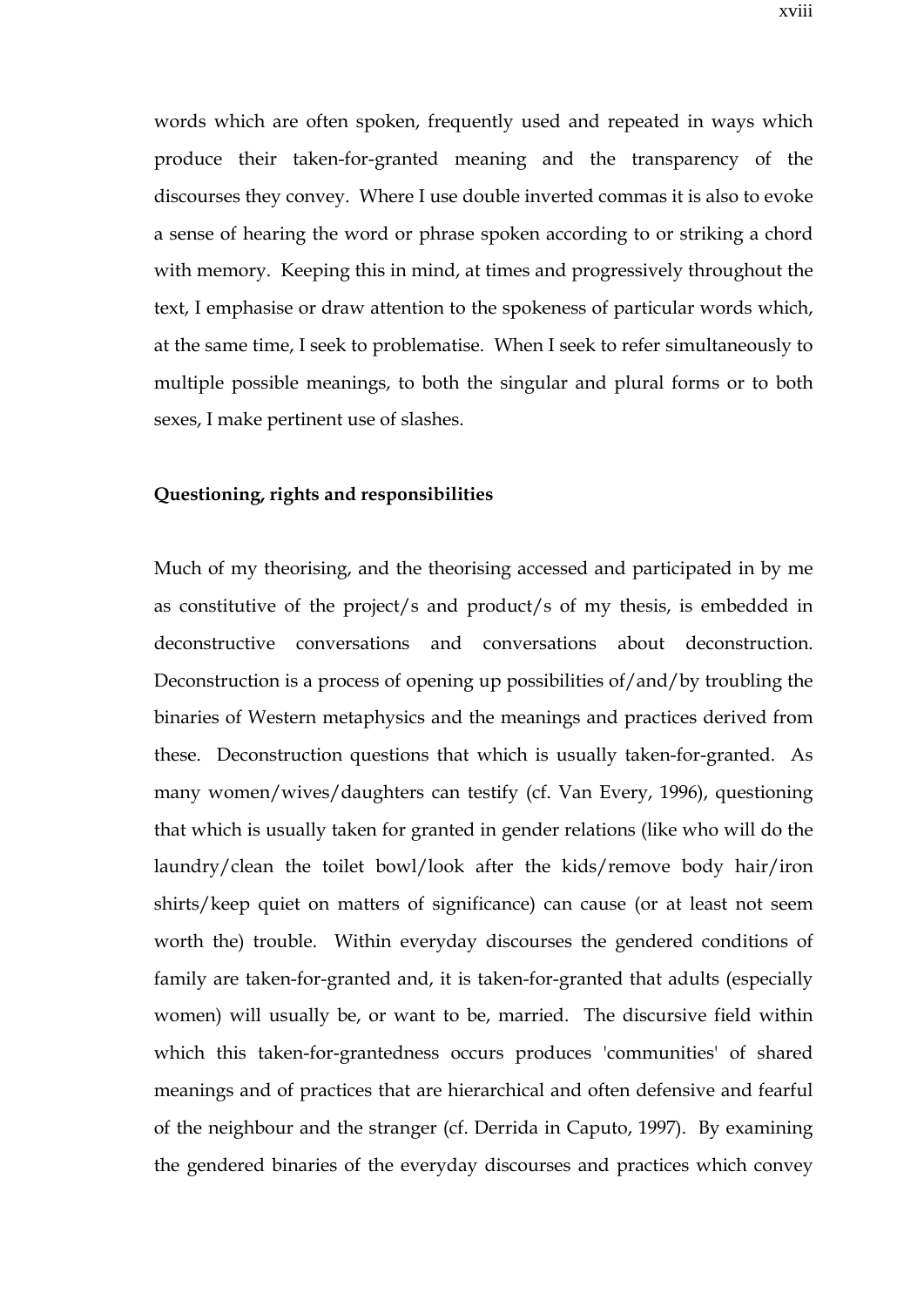the conditions of the romantic myth, my thesis opens to scrutiny these shared meanings, and questions their verity. In speaking of Derrida and the deconstructive process, Caputo (1997, p. 51) says:

Such questioning arises from the height  $-$  or depths  $-$  of responsibility (whichever image gives you more comfort or warmer assurance). Whatever trouble Derrida manages to make, whatever seams he manages to expose in our most venerable garments, whatever disturbance can be traced back to him — that is all rooted in the deepest sense of responsiveness to something that is silently astir in these hoary and prestigious structures. ... This sense of responsibility being well understood, we may say that deconstruction reserves the *right* (*droit*) to ask any question, to think any thought, to wonder aloud about any improbability, to impugn the veracity of any of the most venerable verities.

My research suggests that, within everyday life (the production of) the desire for heterosexual marriage becomes a most venerable of verities. Among the questions I privilege as I seek to display in deconstructive ways the constitutive authority of the romantic myth I ask: How is the desire for heterosexual marriage discursively constituted in everyday life? How, and to what effect, is the constitution of this desire within daily life readable in, and constructed by, the romantic storylines of 'one day my prince will come'? How can stories of everyday life tell us about the institutionalising of heterosexual desire and its material effects? How do subjects take up as their own the discourses conveying the romantic storylines as these are both lived and told? I question the state of play within (my) lived experience as girl, woman, daughter, mother, student, teacher, lover, friend, neighbour, stranger and so on. This is a deconstructive enterprise of response-ability.

## **Contouring the text: organisation and intuition**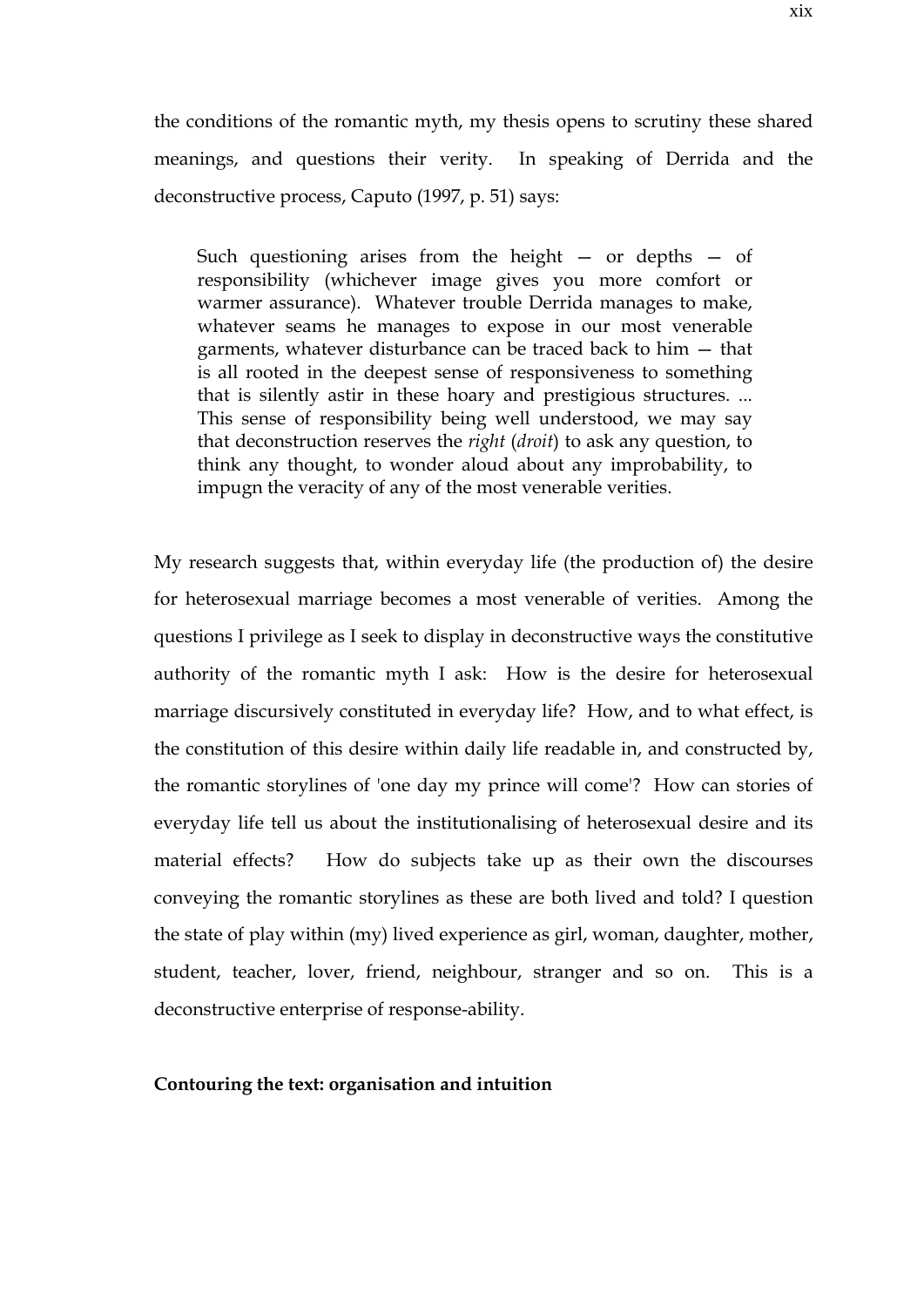Between these covers conversations unfold about the positioning of women within myth and how myth shapes in various ways the lived experience, corporeality and desires of subjects within discourse. These conversations are illustrated by autobiographical texts of remembered experiences; of my own and other women's pursuit of understanding, of childhood, of imagining, belonging and desire. These conversations and stories seek to uncover *how it is so* that the thought of marriage influences what s/he says, what s/he thinks, what s/he does (Woolf, 1938).

The organisation and presentation of the text of this thesis is somewhat unconventional. From the outset, stories told in the context of the collective memory work project are displayed to illustrate the ideas, concepts, arguments and experiences presented. This means that the reader becomes privy to excerpts from the data before reading my report and analysis of the process of data collection which appears in chapter 3. Throughout the text, the stories that participants told in the context of the collective memory work project are indented and italicised. To produce a sense of the collectivity/generalisability of these stories I do not attach names or pseudonyms unless the author has done so in the body of the text. The stories told for the collective memory work project were written and selected for the ways in which the particular experience described evoked a feeling among the participants of "that could have been me" or "that reminds me of when". I also included are stories from my own experience that were evoked during the process of my analysis and theorising of the data as I sought to find autobiographical connections between the theory and the data. My own autobiographical stories are woven into the body of the text without shifting font or format.

Setting in motion the autobiographical trace that interlaces the text, the opening chapter inducts the reader into particular, seemingly generalisable experiences,